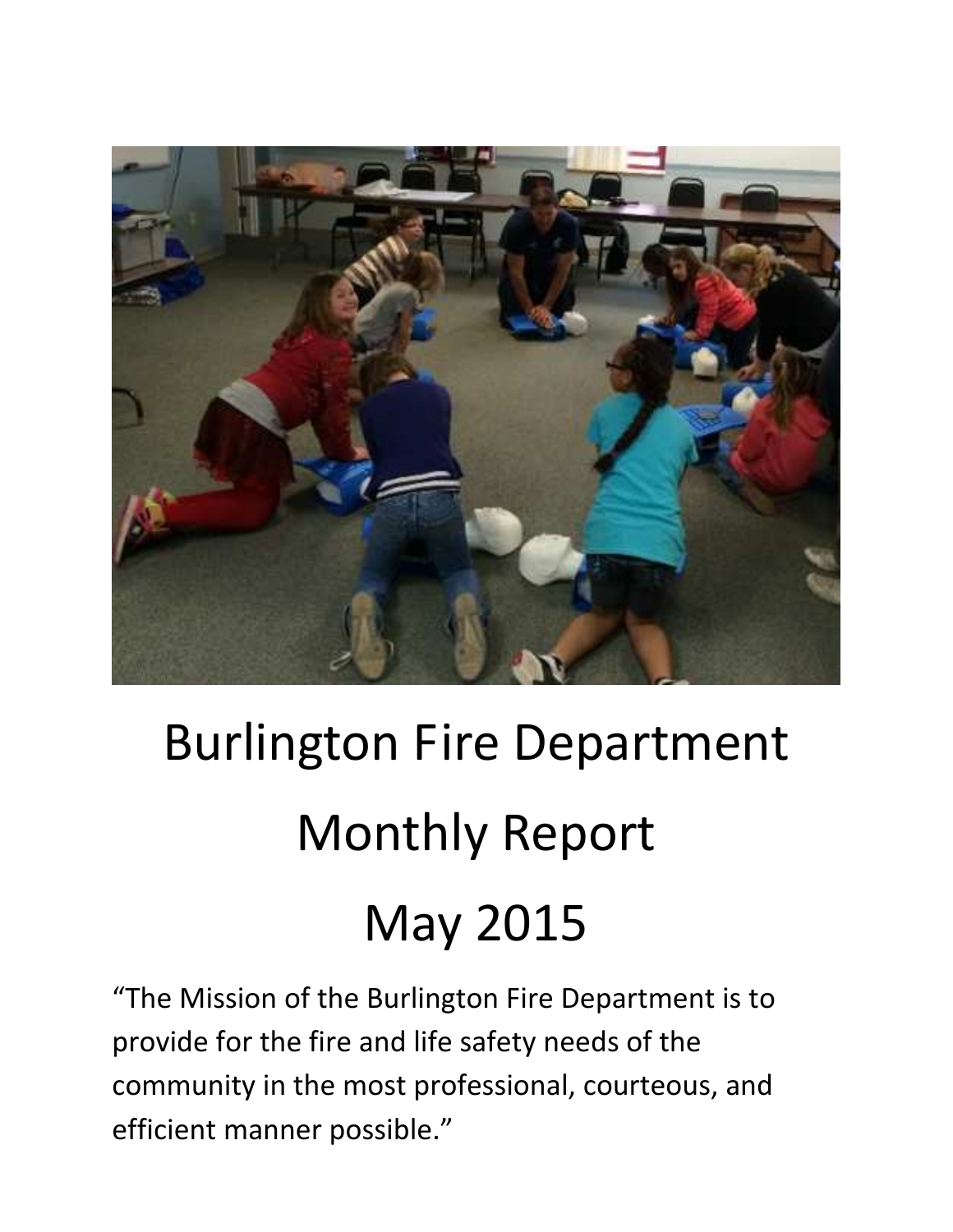#### **Operations**

We had 355 calls for service in May. 256 of those calls were within the city limits of Burlington. Our average response time for all types of calls in the city was 5 minutes and 26 seconds. We had 110 overlapping emergency calls.

All shifts continued to work on our annual hose testing for all in service fire hose. This involves inspecting the hose and then pressure testing each section. This testing is mandated by the National Fire Protection Association and it also ensures all our fire hose is ready for duty.

Crews were very active during EMS Week. They started off with a public display along with several other EMS agencies at Community Field. We had 30 students from the after school program at Central Station for EMS education and hands-on training. Several members of the Department also attended a cardiology class sponsored by GRMC in honor of EMS Week.

We had several standby events in May including the Great River Bridge Run, Burlington High School graduation, Snake Alley Criterium, and a fireworks show. All shifts participated in a tour of the Big River Resources ethanol plant.

#### **Training**

 We had a wide variety of training going on in May. Crews had driver training in the classroom as well as a behind the wheel skill test at a driving course that was set up at the RecPlex. Crews also had another round of 1410 drills which tested their ability to get a portable master stream into service in less than 5 minutes.

 We had the last of the hazardous materials classes that were funded through as Iowa Homeland Security grant. This was a propane emergency class that involved classroom and a live burn portion. Gina Hardin, Des Moines County Emergency Management Coordinator, was instrumental in applying for and administering the grant.

 Several firefighters went through probationary firefighter testing. The one year exams included written tests in the areas of fire, EMS, department policies, and maps. They also had a hands-on portion in both fire and EMS.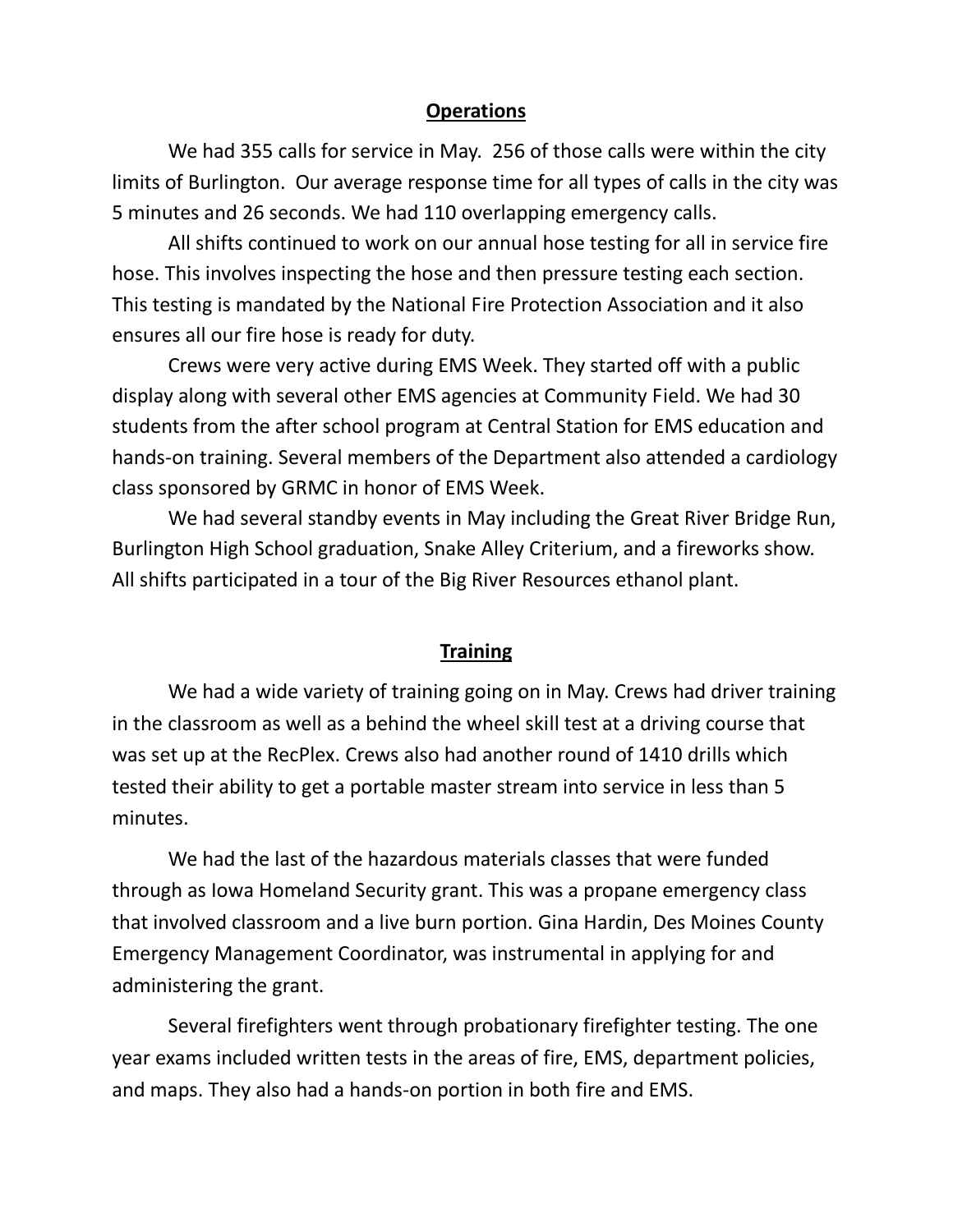

#### **Fire Prevention**

 Fire Marshal Crooks conducted 21 inspections in May. He also completed several inspections for West Burlington. He worked on a Fire Safety Plan with the staff from Hamilton Place Apartments where crews were served lunch on May 12<sup>th</sup>. FM Crooks continues to work with the Burlington Police Department on several open fire investigations.

Crews installed 67 smoke detectors in May. Crews continue to do Saturday morning neighborhood canvassing to ensure residents have working smoke detectors. We also receive several requests each month from homeowners to install detectors.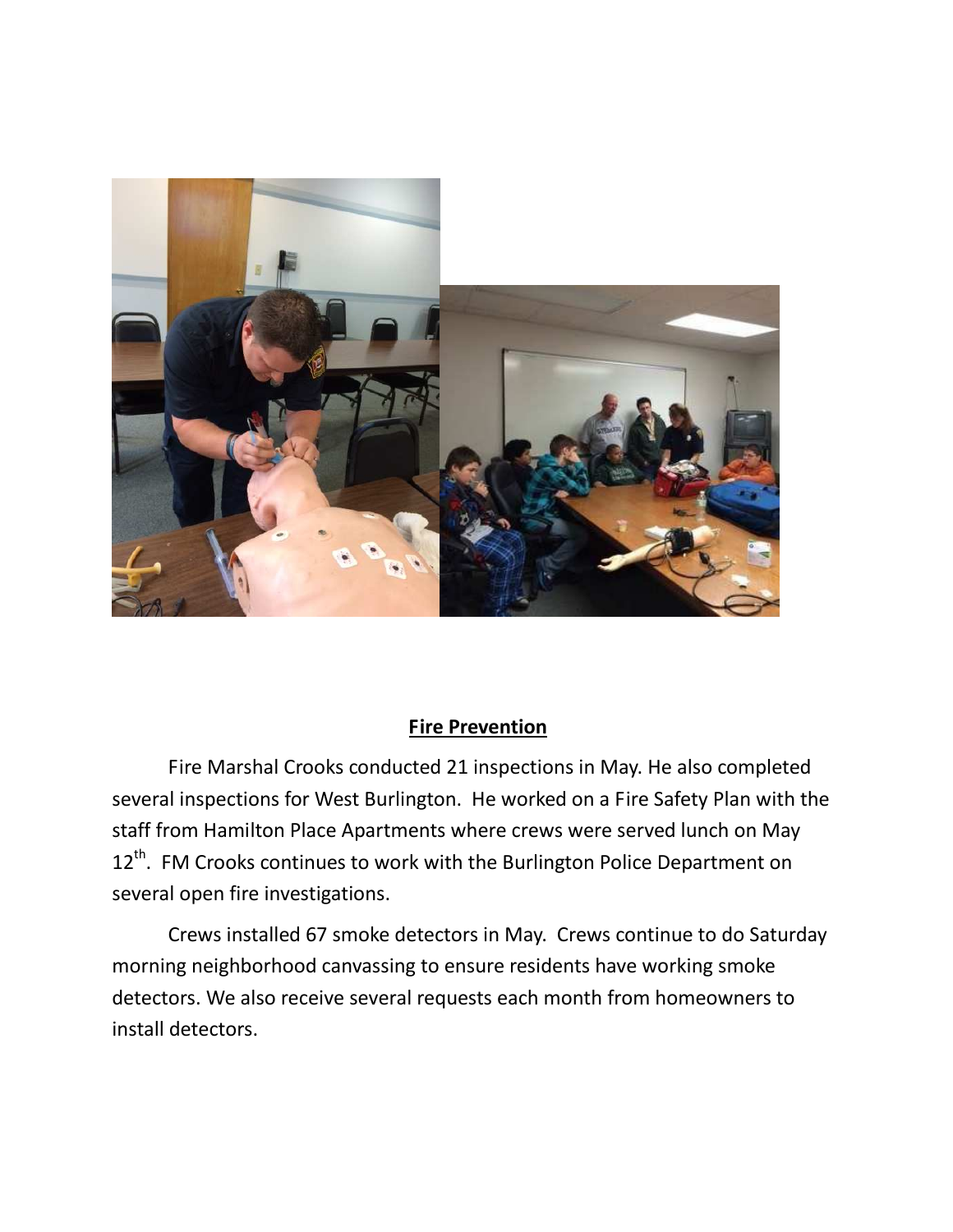

## **Other Activities**

- Battalion Chief Workman served as an assessor for the Moline Fire Department promotional process.
- Firefighter Smith and Lieutenant Reich went to Rope Rescue Technician 1 & 2 in St. Louis.
- CPR class was held at Central Station for Girl Scouts.
- Municipal Emergency Services was here for 3 days to conduct flow testing of all self-contained breathing apparatus (SCBA).
- Firefighter Hallock took the Peer Fitness Trainer Certification class in Mason City.
- Angie Vaughan taught "Canine Encounters" on all three shifts.
- Chief Trexel attended Fire-based EMS meeting in Cedar Rapids.
- The Apparatus Purchasing Committee met several times.
- Deputy Chief Ryan and Chief Trexel attended the 2-day disaster management course held at Great River AEA.

Sincerely,

Matt Trexel

Fire Chief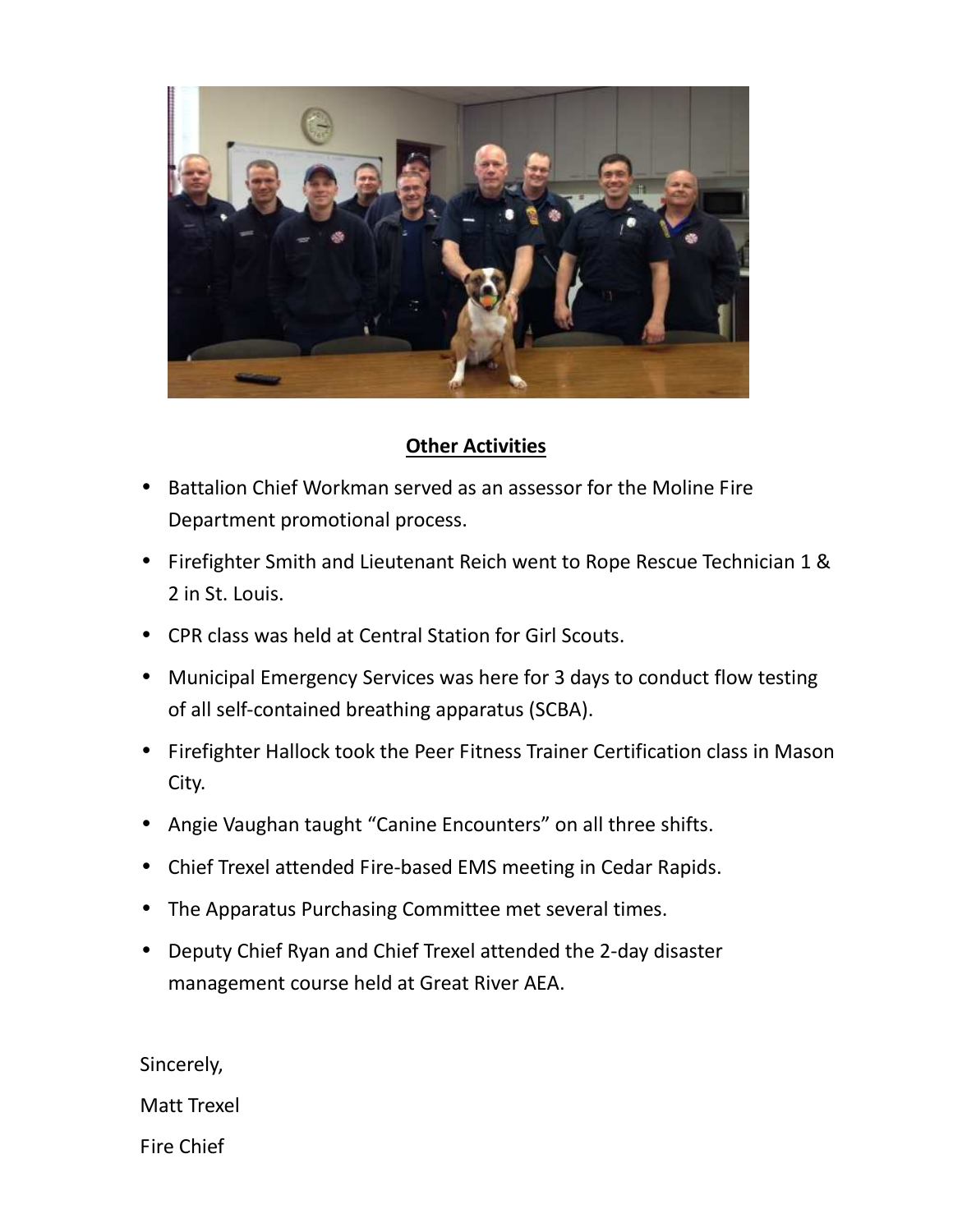**Incident Type Report May 2015** 



### **Responses By District May 2015**